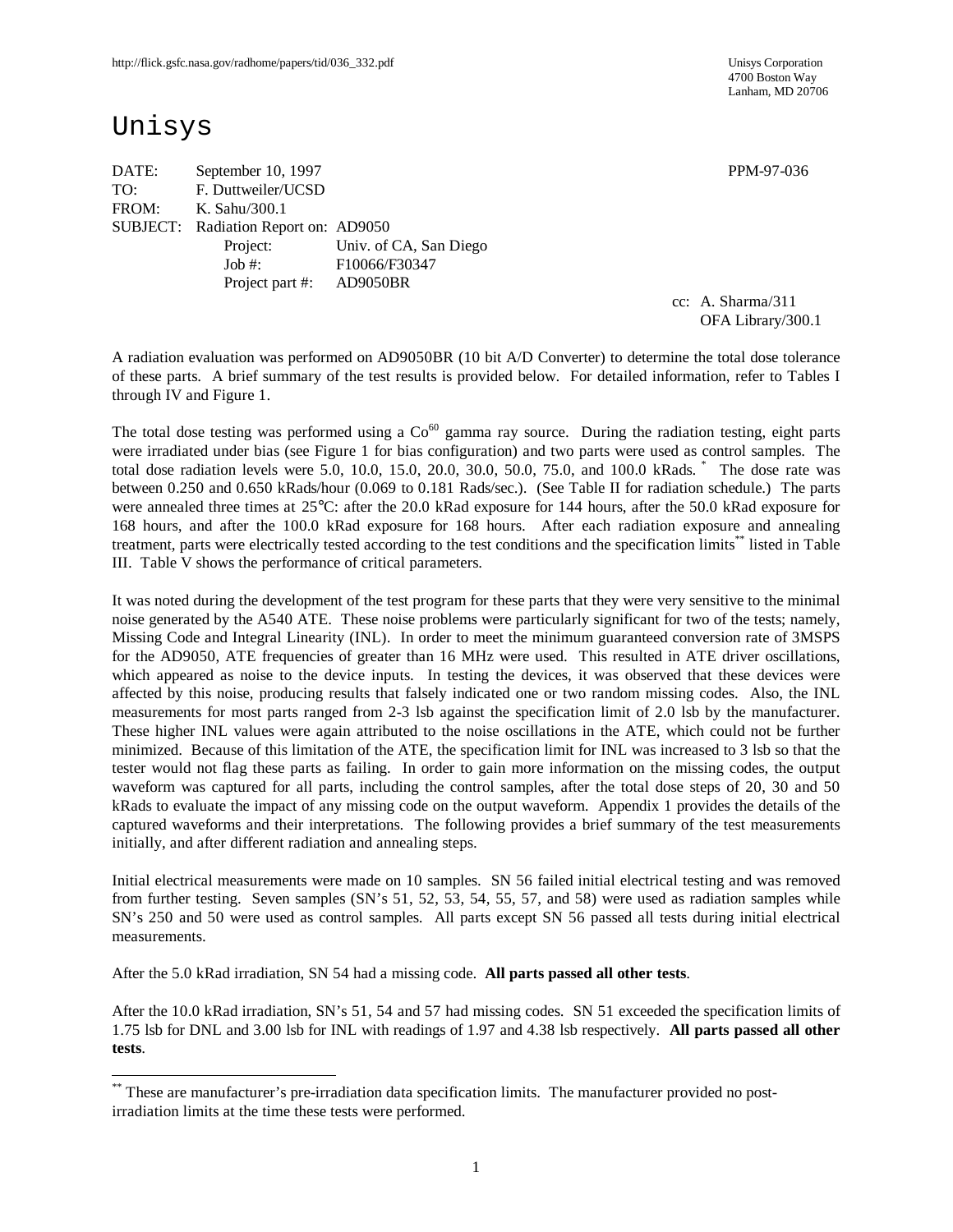After the 15.0 kRad irradiation, SN's 54 and 57 had missing codes. SN 57 exceeded the specification limit for DNL with a reading of 2.02 lsb. **All parts passed all other tests**.

After the 20.0 kRad irradiation, SN's 51, 54 and 57 had missing codes. SN's 51 and 57 exceeded the specification limit for DNL with readings of 3.00 and 1.83 lsb. SN's 51 and 58 exceeded the specification limit for INL with readings of 5.56 and 3.03 lsb. **All parts passed all other tests**.

After annealing the parts for 144 hours at 25°C, the parts showed significant recovery in Missing Codes, and some recovery in DNL and INL. The only part with Missing code was SN 51 with a DNL reading of 2.98 lsb. SN's 51 and 58 had INL readings of 5.38 and 3.26 lsb respectively. **All parts passed all other tests**.

After the 30.0 kRad irradiation, all parts except SN 53 degraded significantly. All parts except SN 53 had missing codes, failed DNL and INL. Readings for DNL were in the range of 2.59 to 56.8 lsb and readings for INL were in the range of 5.23 to 43.0 lsb. All parts catastrophically failed Encode\_iil. **All parts passed all other tests**.

After the 50.0 kRad irradiation, all parts had missing codes, failed DNL, INL, and Encode\_Iil. Readings for DNL were in the range of 37.2 to 55.7 lsb and readings for INL were all 43.0 lsb. All parts continued to catastrophically fail Encode\_iil. **All parts passed all other tests**.

After annealing the parts for 168 hours at 25°C, the parts showed little to no recovery in any parameter.

After the 75.0 and 100 kRad irradiations, all parts continued to degrade in missing codes, DNL, INL, and Encode\_Iil, with readings much the same as at 50 kRads. **All parts passed all other tests**.

After annealing the parts for 168 hours at 25°C, the parts showed little to no recovery in any parameter.

Table IV provides a summary of the test results with the mean and standard deviation values for each parameter after each irradiation exposure and annealing step. Table V provides details of performance of the three critical parameters; namely, Missing Codes, DNL and INL. This table shows how these parameters varied for each radiation and control sample through out the radiation testing. **The data in this table clearly indicates that up to 20 kRads and after annealing for 144 hours at 25°C, there was very little change from the initial electrical measurements for all parts. However, after 30, 50 and 100 kRads, the radiation-induced degradation in these parts increased significantly.**

Any further details about this evaluation can be obtained upon request. If you have any questions, please call me at (301) 731-8954.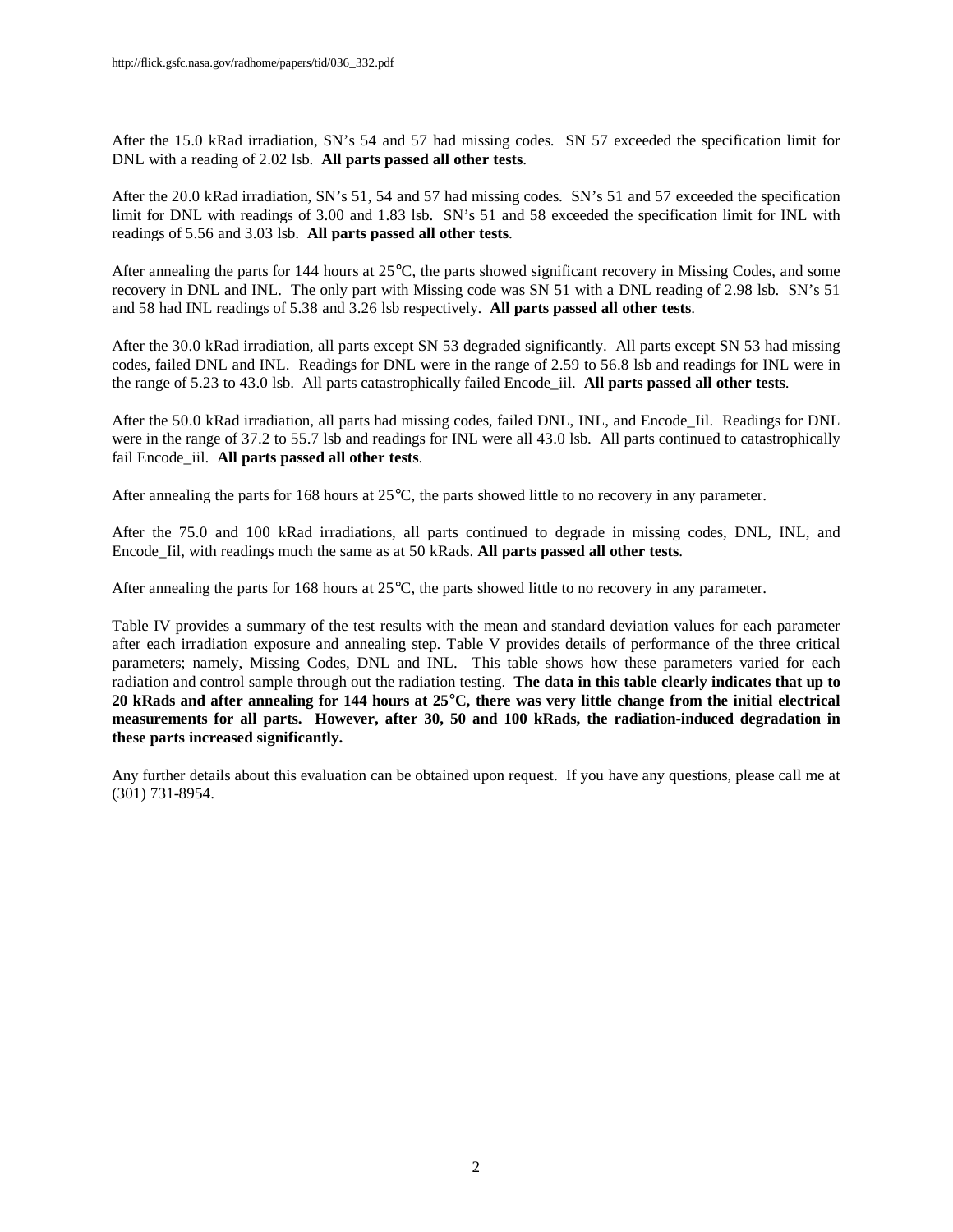#### \_\_\_\_\_\_\_\_\_\_\_\_\_\_\_\_\_\_\_\_\_\_\_\_\_\_\_\_\_\_\_\_\_\_\_\_\_\_\_\_\_\_\_\_\_\_\_\_\_\_\_\_\_\_\_\_\_\_\_\_\_\_\_\_\_\_\_\_\_\_\_\_\_\_\_\_\_\_\_\_\_\_\_\_\_\_\_\_\_\_\_\_ ADVISORY ON THE USE OF THIS DOCUMENT

The information contained in this document has been developed solely for the purpose of providing general guidance to employees of the Goddard Space Flight Center (GSFC). This document may be distributed outside GSFC only as a courtesy to other government agencies and contractors. Any distribution of this document, or application or use of the information contained herein, is expressly conditional upon, and is subject to, the following understandings and limitations:

(a) The information was developed for general guidance only and is subject to change at any time;

(b) The information was developed under unique GSFC laboratory conditions that may differ substantially from outside conditions;

(c) GSFC does not warrant the accuracy of the information when applied or used under other than unique GSFC laboratory conditions;

(d) Either GSFC or the manufacturer should not construe the information as a representation of product performance;

(e) Neither the United States government nor any person acting on behalf of the United States government assumes any liability resulting from the application or use of the information.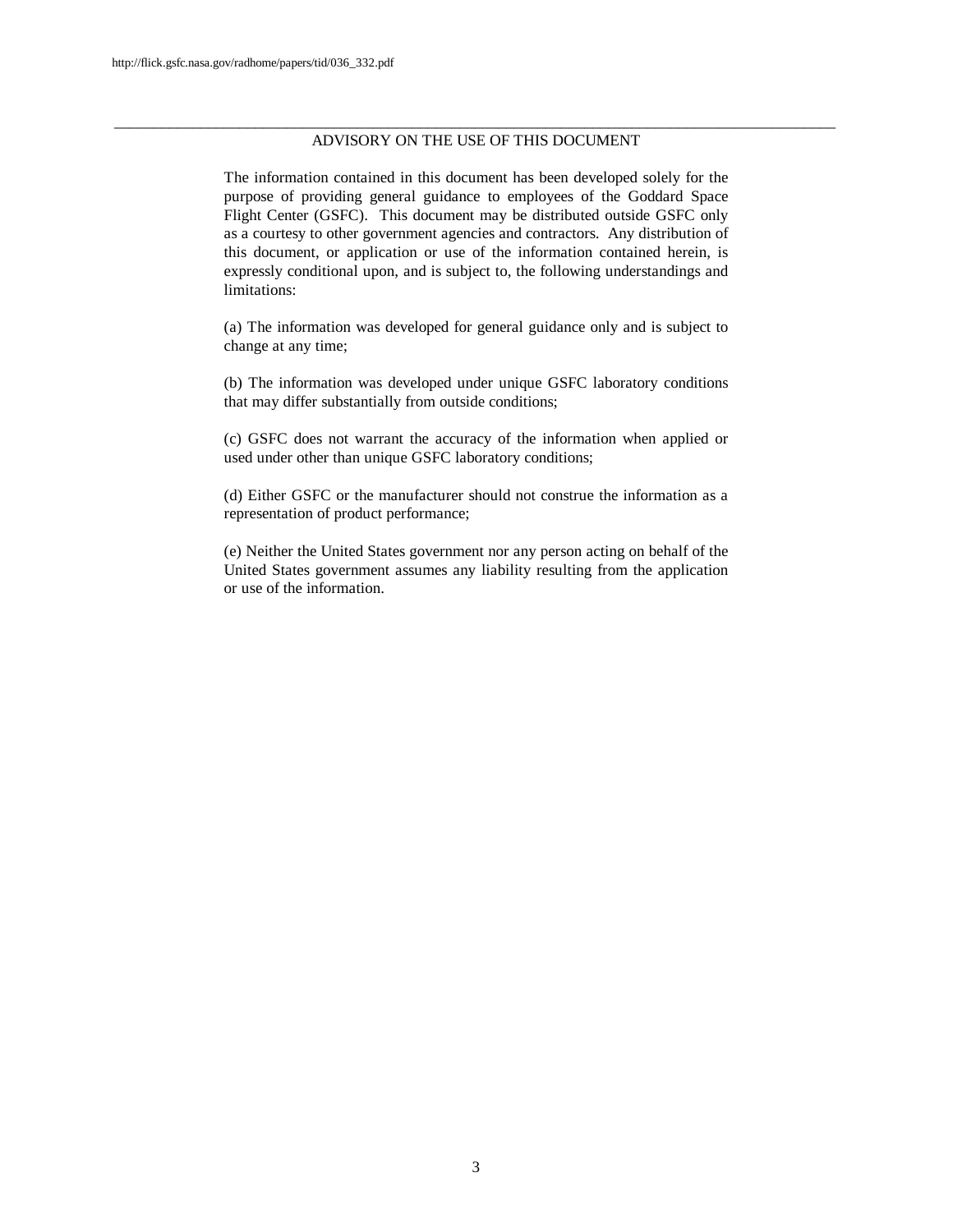

Figure 1. Radiation Bias Circuit for AD9050BR

Notes:

- 1.  $V_{CC} = +5 \text{VDC}, V_{CC}/2 = +2.5 \text{VDC}.$
- 2. Resistors are  $2k\Omega \pm 5\%, \frac{1}{4}$  W.
- 3. Capacitors are 0.1μf 10V.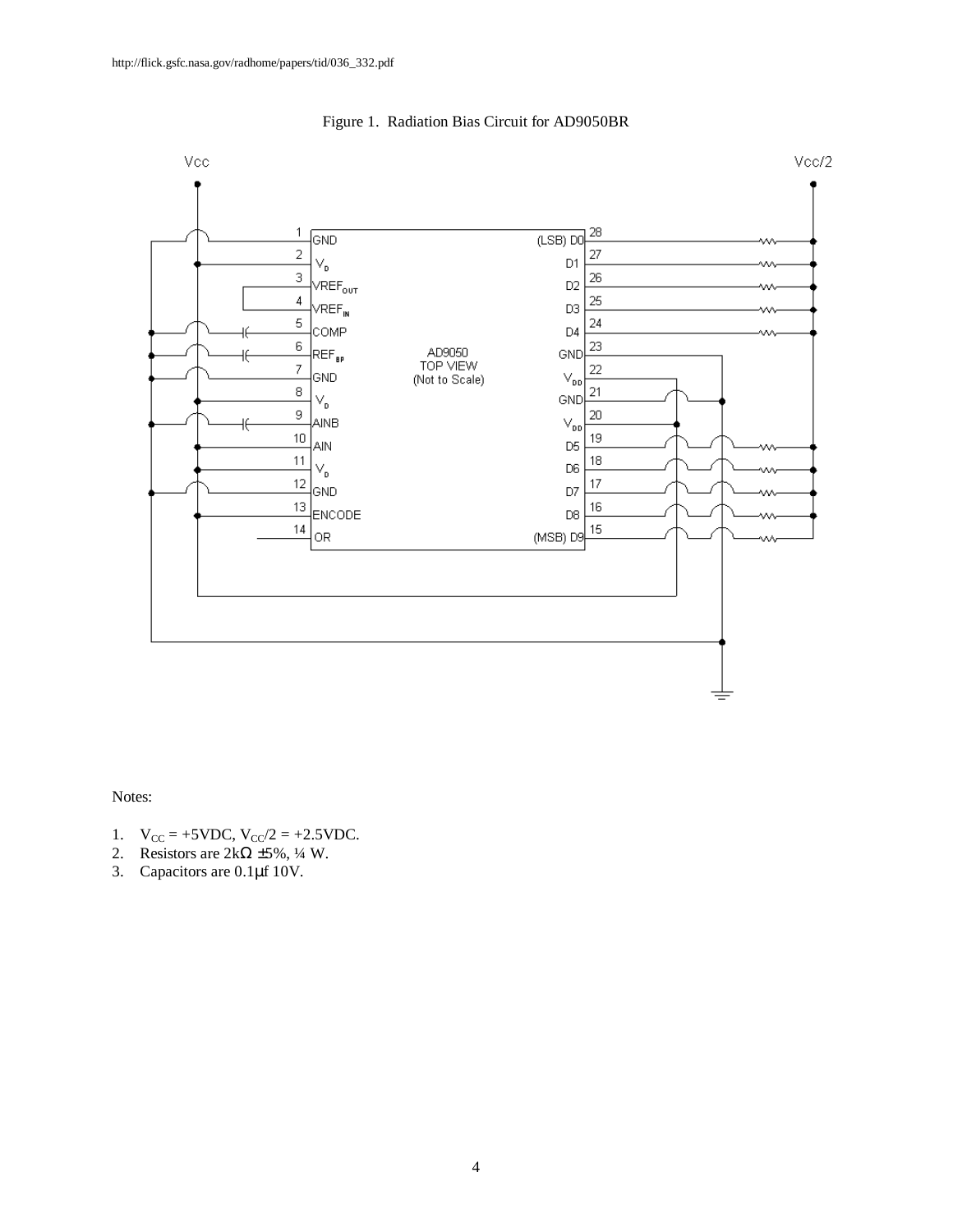| Generic Part Number:                        | AD9050                     |
|---------------------------------------------|----------------------------|
| Univ. of CA Part Number                     | AD9050BR                   |
| Charge Number:                              | F10066                     |
| Manufacturer:                               | <b>Analog Devices</b>      |
| Lot Date Code (LDC):                        | 9615                       |
| <b>Quantity Tested:</b>                     | $10^*$                     |
| Serial Numbers of Control Samples:          | 250, 50                    |
| <b>Serial Numbers of Radiation Samples:</b> | 51, 52, 53, 54, 55, 57, 58 |
| Part Function:                              | 10-bit A/D Converter       |
| Part Technology:                            | Bipolar                    |
| Package Style:                              | 28 Pin DIP                 |
| Test Equipment:                             | A540                       |
| Test Engineer:                              | D. Davis                   |

## TABLE I. Part Information

\* SN 56 failed initial testing and was removed initially.

• The manufacturer for this part guaranteed no radiation tolerance/hardness.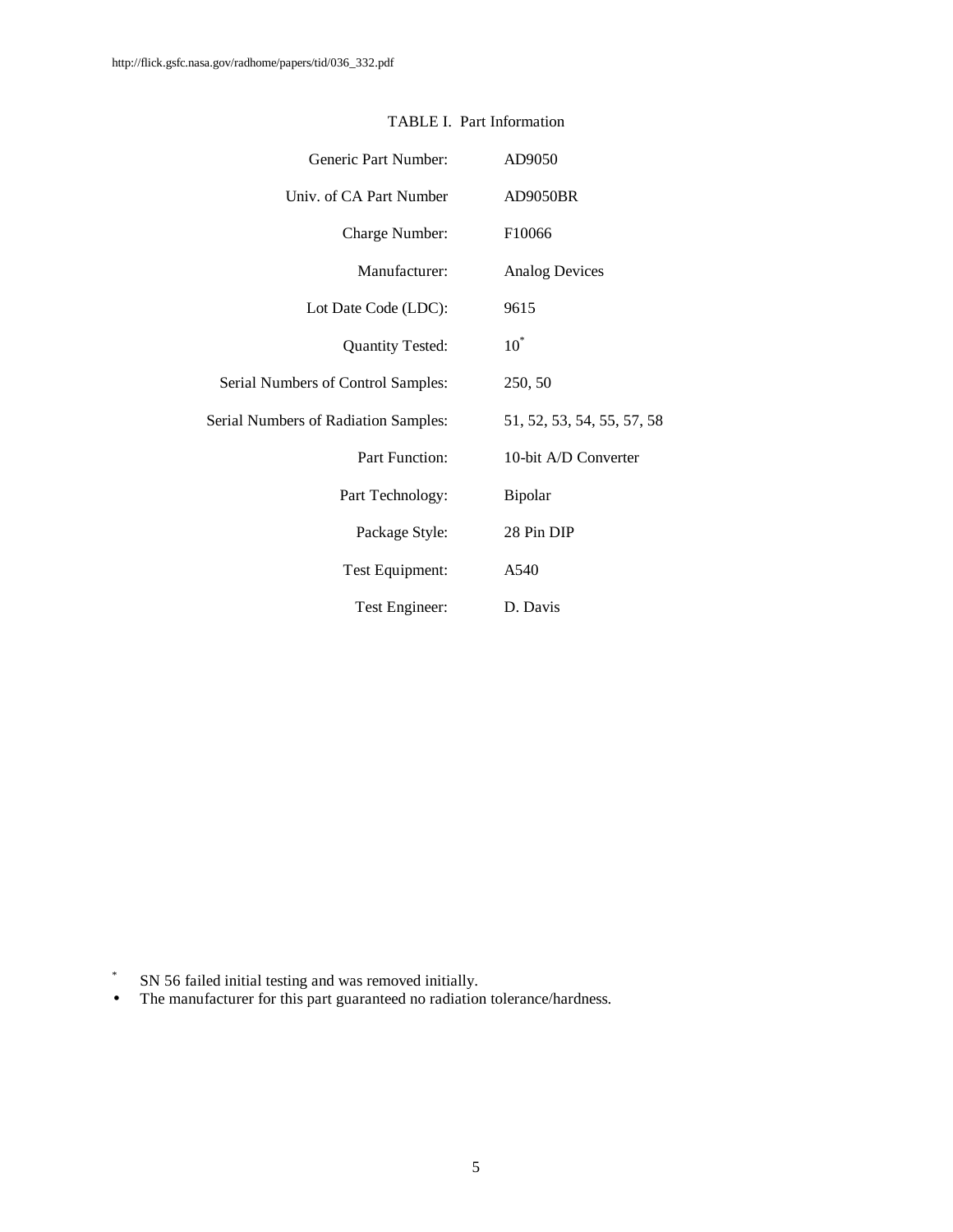| TABLE II. Radiation Schedule for AD9050BR |  |
|-------------------------------------------|--|
|                                           |  |
|                                           |  |
|                                           |  |
|                                           |  |
|                                           |  |
|                                           |  |
|                                           |  |
|                                           |  |
|                                           |  |
|                                           |  |
|                                           |  |
|                                           |  |
|                                           |  |
|                                           |  |
|                                           |  |
|                                           |  |
|                                           |  |
|                                           |  |
|                                           |  |
|                                           |  |
|                                           |  |
|                                           |  |
|                                           |  |
|                                           |  |

Effective Dose Rate = 100,000 RADS/35 DAYS = 119.0 RADS/HOUR=0.033 RADS/SEC. The effective dose rate is lower than that of the individual radiation steps as it takes into account the interimannealing step.

The interim annealing following the 20.0 and 50.0 kRad steps were added due to significant degradation in the parts. The addition of an interim annealing step better simulates the space environment's lower dose rate for very sensitive devices. This may allow the parts to show satisfactory performance at higher doses or indicate that the part can not be used beyond the previous dose level.

PARTS WERE IRRADIATED AND ANNEALED UNDER BIAS, SEE FIGURE 1.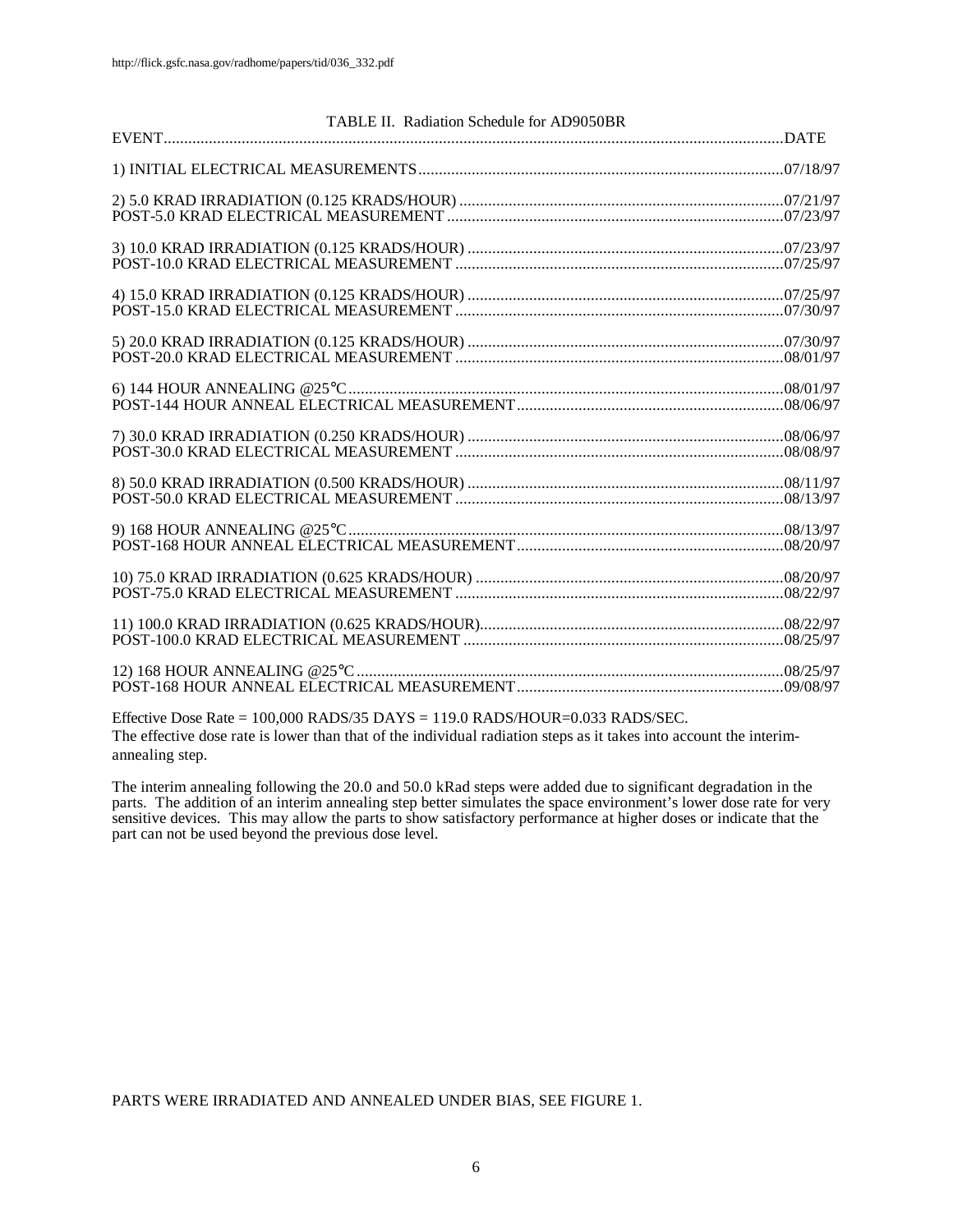| <b>Test</b>    |                        |              |                                                                   | Spec. Lim. |      |
|----------------|------------------------|--------------|-------------------------------------------------------------------|------------|------|
| #/2            | Parameter              | <b>Units</b> | <b>Test Conditions</b>                                            | min        | max  |
| 48             | Missing Codes /3       | P/F          | $V_D = 5V$ , $V_{DD} = 5V$ , AIN = ramp 2.65V to 3.95V            |            |      |
| 49             | <b>DNL</b>             | lsb          | $V_D = 5V$ , $V_{DD} = 5V$ , AIN = ramp 2.65V to 3.95V            |            | 1.75 |
| 50             | INL/4                  | lsb          | $V_D = 5V$ , $V_{DD} = 5V$ , AIN = ramp 2.65V to 3.95V            |            | 3.00 |
| 1              | $I_{DD}$               | mA           | $V_D = 5V$ , $V_{DD} = 5V$                                        |            | 80   |
| $\mathfrak{D}$ | PD.                    | mW           | $PD = I_{DD} * 5V$                                                |            | 400  |
| 3              | Encode $I_{\text{II}}$ | nA           | $V_D = 5V$ , $V_{DD} = 5V$ , $V_{IN} = 0V$                        | $-1000$    | 1000 |
| $\overline{4}$ | $Encode_{\text{IH}}$   | nA           | $V_D = 5V$ , $V_{DD} = 5V$ , $V_{IN} = 5V$                        | $-1000$    | 1000 |
| $5-14$         | Voh 5V                 | V            | $V_D = 5V$ , $V_{DD} = 5V$ , $I \circ h = -100 \mu A$ , DB9-DB0   | 4.95       |      |
| $15 - 24$      | Vol 5V                 | mV           | $V_D = 5V$ , $V_{DD} = 5V$ , $Iol = 100\mu A$ , DB9-DB0           |            | 50   |
| 25-34          | Voh 3V                 | V            | $V_D = 5V$ , $V_{DD} = 3.0V$ , $I \circ h = -100 \mu A$ , DB9-DB0 | 2.95       |      |
| 35-44          | Vol 3V                 | mV           | $V_D = 5V$ , $V_{DD} = 3.0V$ , Iol = 100µA, DB9-DB0               |            | 50   |
| 46             | Input Resistance /5    | $k\Omega$    | $V_D = 5V$ , $V_{DD} = 5V$ , $V_{AD} = 5V$ , $R = V/I$            | 3.5        | 100  |

#### Table III. Electrical Characteristics of AD9050BR /1

#### Notes:

1/ These are the manufacturer's non-irradiated data sheet specification limits. The manufacturer provided no post-irradiation limits at the time the tests were performed

2/ There are no tests #45 or #47.

3/ Missing Codes is a go/no-go test and an "F" appears after the code number displayed when it fails. There are 1024 codes (0-1023) associated with this device. A series of triangular eave pulses are applied to the analog input. 64k digital samples are captured at the output at the rate of 4MSPS. The samples are statistically analyzed for "code hits", INL and DNL. For a passing part, the code that is hit the lease is displayed. For a failing part, the first code that is missing is displayed.

4/ The limit used for INL was increased to 3 lsb due to tester limitations (noise and oscillations). The actual specification limit is 1.75 lsb.

5/ The limit used for Input Resistance is > 3.5 kΩ to <100 kΩ because the actual test performed is Impedance not Resistance. The actual specification limits are >3.5 k $\Omega$  to <6.5 k $\Omega$ .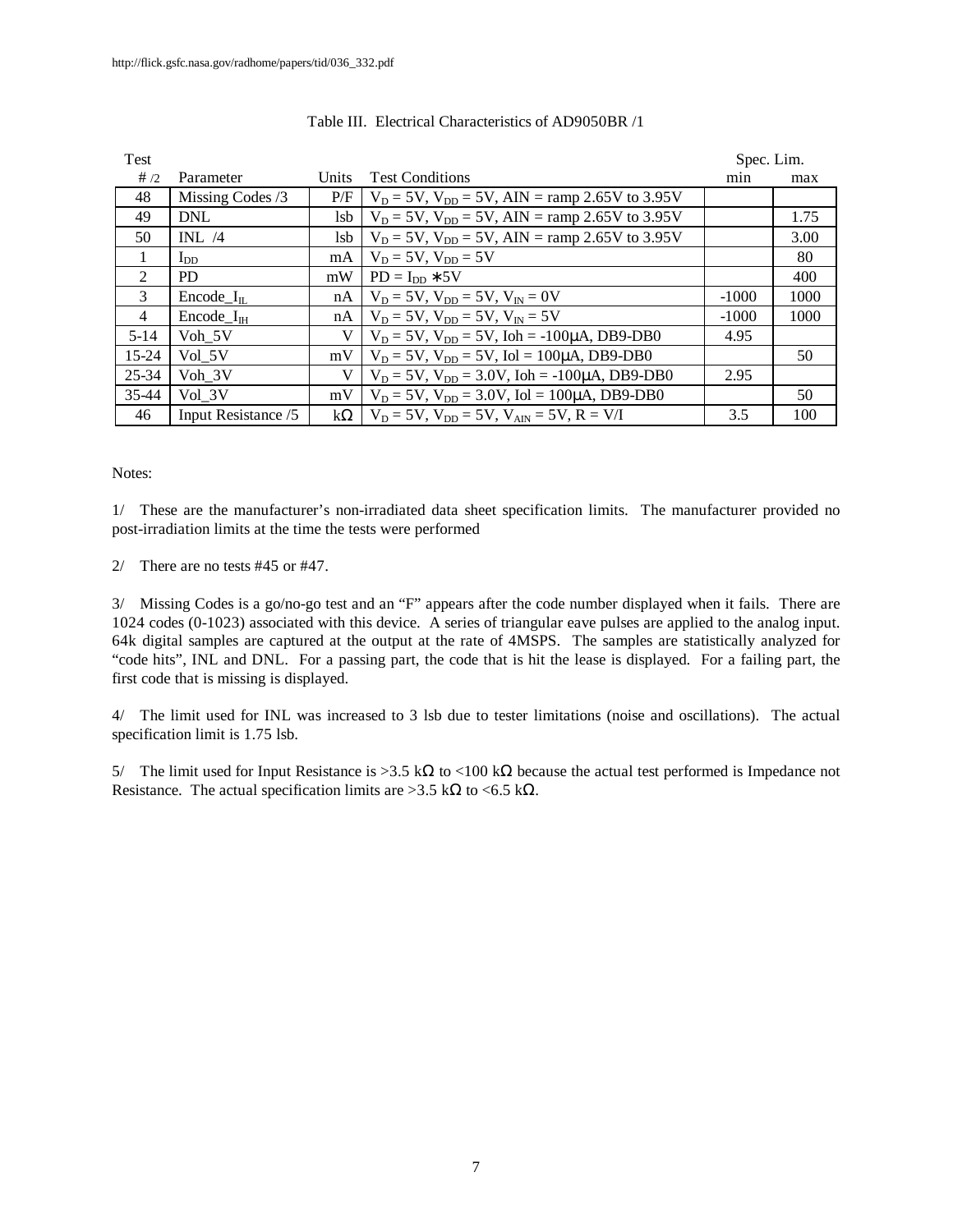|                |                         |            |                 |      |        |                | <b>Total Dose Exposure (kRads)</b> |      |        |              |        |      |        |                      | Annealing /5 | <b>Total Dose Exposure (kRads)</b> |          |      |          |               | Annealing /5 | <b>Total Dose Exposure (kRads)</b> |          |              |                  |      |
|----------------|-------------------------|------------|-----------------|------|--------|----------------|------------------------------------|------|--------|--------------|--------|------|--------|----------------------|--------------|------------------------------------|----------|------|----------|---------------|--------------|------------------------------------|----------|--------------|------------------|------|
|                |                         |            |                 |      |        | <b>Initial</b> | 5.0                                |      | 10.0   |              | 15.0   |      | 20.0   |                      | 144 hours    |                                    | 30.0     |      | 50.0     |               | 168 hours    |                                    | 75.0     |              | <b>100</b>       |      |
| <b>Test</b>    |                         |            | Spec. Lim. $/2$ |      |        |                |                                    |      |        |              |        |      |        | @25 $\rm{^{\circ}C}$ |              | /6                                 |          |      |          | $@25^\circ C$ |              |                                    |          |              |                  |      |
|                | <b>Parameters</b>       | Units      | min             | max  | mean   | sd             | mean                               | sd   | mean   | sd           | mean   | sd   | mean   | sd                   | mean         | sd                                 | mean     | sd   | mean     | sd            | mean         | sd                                 | mean     | sd           | mean             | sd   |
| 48             | Missing Codes /3/4      | P/F        |                 |      | D      |                | 6P/1F                              |      | 4P/3F  |              | 5P/2F  |      | 4P/3F  |                      | 6P/1F        |                                    | 1P/6F    |      |          |               | $\mathbf{F}$ |                                    | ю        |              |                  |      |
| 49             | <b>DNL</b>              | <b>lsb</b> |                 | 1.75 | 1.00   | 0.13           | 1.05                               | 0.24 | 1.20   | 0.36         | 1.12   | 0.37 | 1.38   | 0.73                 | 1.32         | 0.70                               | 18.8     | 19.4 | 50.1     | 5.6           | 41.1         | 5.4                                | 37.0     | 2.1          | 35.9             | 1.8  |
| 50             | <b>INL</b>              | <b>lsb</b> |                 | 3.00 | 2.41   | 0.33           | 2.45                               | 0.32 | 2.66   | 0.73         | 2.51   | 0.32 | 2.94   | 1.10                 | 2.94         | 1.06                               | 16.8     | 13.6 | 43.0     |               | 41.8         | 3.0                                | 41.8     | 3.0          | 42.5             | 9.2  |
|                | Idd                     | mA         |                 | 80   | 50     | 1.9            | 50                                 | 1.8  | 50     | 1.8          | 50     | 1.8  | 50     | 1.7                  | 50           | 1.7                                | 50       | 1.7  | 55       | $1.2\,$       | 52           | 1.1                                | 59       | 1.4          | 62               | 2.6  |
| $\overline{2}$ | <b>PD</b>               | mW         |                 | 400  | 249    | 9.0            | 249                                | 8.9  | 248    | 8.8          | 248    | 9.2  | 248    | 9.3                  | 248          | 9.0                                | 251      | 8.5  | 276      | 6.2           | 260          | 5.4                                | 296      | 7.6          | 312              | 11.9 |
| 3              | <b>Encode Iil</b>       | nA         | $-1000$         | 1000 | $-173$ | 47             | $-156$                             | 22   | $-144$ | 25           | $-168$ | 33   | $-153$ | 30                   | $-163$       | 33                                 | $< -2E4$ |      | $< -2E4$ |               | $< -2E4$     |                                    | $<$ -2E4 |              | $< -2E4$         |      |
|                | <b>Encode Iih</b>       | nA         | $-1000$         | 1000 | 39     |                | 32                                 |      | 33     | 5            | 31     |      | 32     |                      | 29           |                                    | 34       |      | 50       |               | 92           | 21                                 | 54       | 4.2          | 51               | 5.6  |
|                | 5-14 Voh 5V             |            | 4.95            |      | 4.99   |                | 4.99                               |      | 4.99   | $\theta$     | 4.99   |      | 4.99   |                      | 4.99         | $\Omega$                           | 4.99     |      | 4.99     |               | 4.99         |                                    | 4.99     | $\mathbf{0}$ | 4.99             |      |
|                | 15-24 Vol 5V            | mV         |                 | 50   | 10     | 0.3            | 10                                 | 0.5  | 10     | 0.5          | 10     | 0.5  | 10     | 0.5                  | 10           | 0.5                                | 11       | 0.5  | 12       | 0.5           | 8            | 0.5                                | 12       | 0.5          | 13               | 0.5  |
|                | 25-34 Voh 3V            |            | 2.95            |      | 2.97   |                | 2.97                               |      | 2.97   | $\mathbf{0}$ | 2.97   |      | 2.97   |                      | 2.97         | 0                                  | 2.97     |      | 2.97     |               | 2.97         |                                    | 2.97     | $\mathbf{0}$ | 2.97             |      |
|                | 35-44 Vol 3V            | mV         |                 | 50   | 13     | 0.5            | 13                                 | 0.5  | 13     | 0.5          | 14     | 0.5  | 14     | 0.5                  | 13           | 0.6                                | 13       | 0.9  | 15       | 0.8           | 15           | 0.5                                | 15       | 0.5          | 15 <sup>15</sup> | 1.0  |
| 46             | <b>Input Resistance</b> | kW         | 3.5             | 100  | 16.1   | 0.7            | 16.2                               | 0.7  | 16.1   | 0.7          | 16.1   | 0.7  | 16.1   | 0.7                  | 16.1         | 0.7                                | 16.1     | -0.6 | 16.1     | 0.6           | 16.1         | 0.6                                | 16.1     | 0.6          | 16.2             | 0.6  |

## **TABLE IV: Summary of Electrical Measurements After Total Dose Exposures and Annelaing for AD9050BR /1**

Notes:

1/ The mean and standard deviation values were calculated over the seven parts irradiated in this testing. The control samples remained constant throughout the testing and are not included in this table.

2/ These are manufacturer's pre-irradiation data sheet specification limits. No post-irradiation limits were provided by the manufacturer at the time the tests were performed.

3/ "P" ("F") means that all parts passed (failed) this test at this step, nPmF means that n parts passed and m parts failed this test at this step.

4/ Missing Codes is a very sensitive test and occasionally the noise associated with the ATE may lead to a missing code. The details of this test are provided in tabel 3. For more information in Missing Codes, the ouput waveforms were captured after 20, 30 and 50 kRads. The captured waveforms and their interpretations are included in Appendix 1.

5/ The interim annealing step was added due to significant degradation in the parts at this level. The addition of this interim annealing step better simulates the space environment's lower dose rate for very sensitive dev This may allow parts to show satisfactory performance at higher doses or indicate that the part can not be used beyond the previous dose level.

6/ All parts from this point read -20,000nA, the minimum value the the test equimpment can measure for Encode\_iil.

7/ At 50 kRads, SN 54 output pin DB5 produced anomalous readings for several tests. The mean and standard deviation are calculated without this part for this step only.

**Radiation sensitive parameter: Missing Codes, DNL, INL Encode\_Iil, Voh, Vol.**